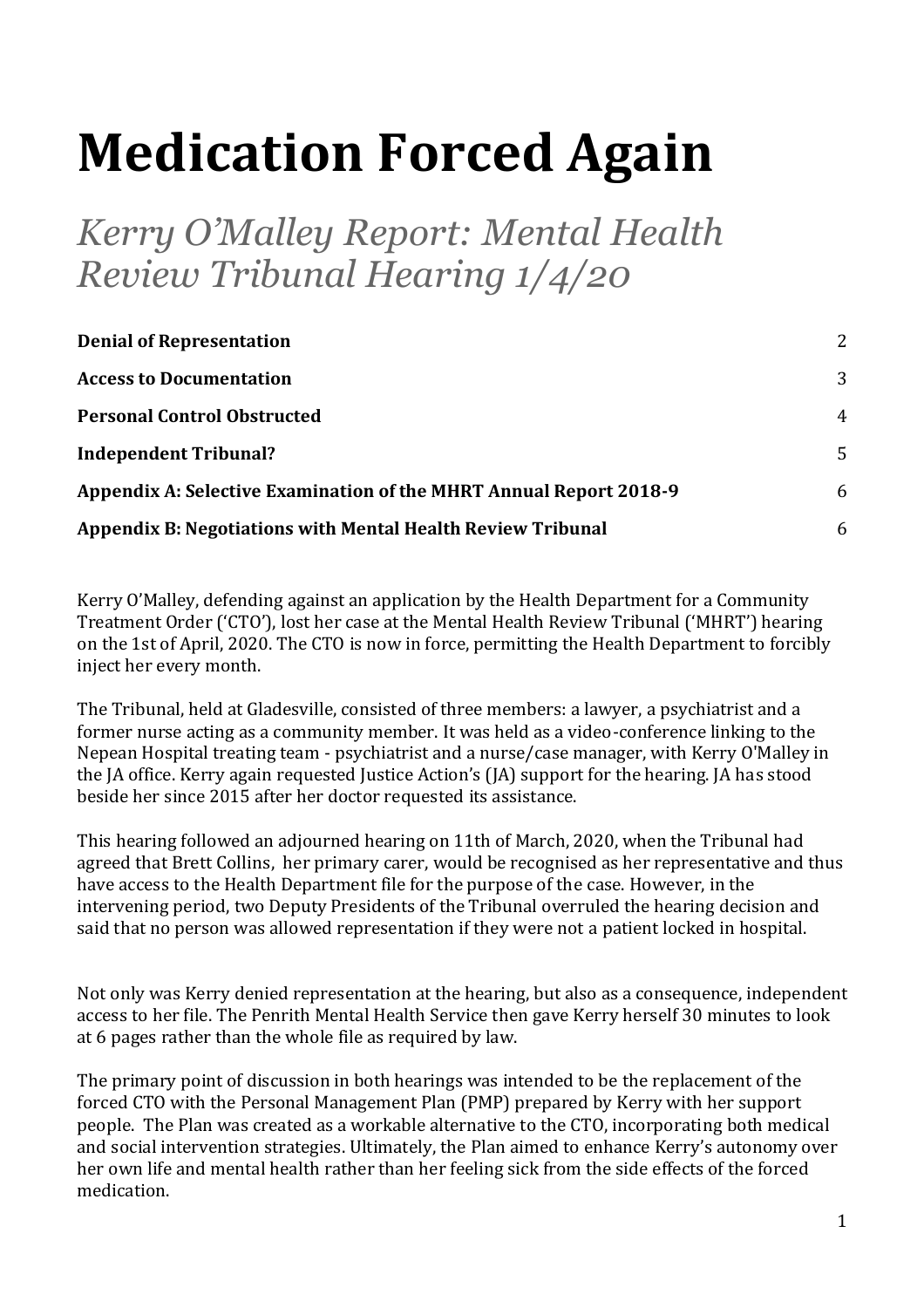Contrary to this Plan, the Tribunal gave the Order to the Health Department and rescheduled the next hearing for 30 September 2020, in 6 months' time; bringing her to a 9 month CTO period in total (after discharge from Concord Hospital). This was despite the Concord psychiatrist's statement that medication was probably unnecessary.

The case raises a number of considerable procedural issues, including but not limited to the denial of representation, access to files, and Tribunal independence. Ultimately, these issues turn on a denial of rights to Kerry O'Malley, with the creation of a CTO without any justifying 'risk of serious harm' despite her two years of stable independence. The O'Malley case certainly has wide and significant implications. If this lovely woman, a mother of five, cannot be defended against coercive treatment, with access to information and representation, nobody is safe.

## <span id="page-1-0"></span>**Denial of Representation**

The Tribunal, consisting of two Deputy Presidents, in a considered decision prior to the hearing's commencement pronounced that nobody defending against a CTO application is entitled to representation, lawyer or otherwise. Rather than invoking the Tribunal's discretionary powers in making such determinations, the Tribunal relinquished this responsibility by citing the *Mental Health Act 2007* ('The Act') [s 154](http://www5.austlii.edu.au/au/legis/nsw/consol_act/mha2007128/s154.html) as limiting representation to exclusively those patients in a hospital (See Appendix B for the full negotiations).

The [MHRT Annual Report](https://mhrt.nsw.gov.au/files/mhrt/pdf/MHRT%20Annual%20Report%202018%2019%20-%20Final.pdf) states that, in practice, representation is normal. Including mental health inquiries, representation was reported to be provided to 83% of all hearings in civil jurisdictions.<sup>1</sup> For more analysis of this report, see Appendix A.

The report, on representation and attendance at hearings, further states that*:* 

*All persons appearing before the Tribunal have a right under s 152 and s 154 of the Act to be represented, notwithstanding their mental health issues.<sup>2</sup>*

But this was refused. In negotiations with the MHRT, JA said on the 8th of March, 2020 (see full email correspondence in Appendix B):

*If you think that it is necessary, I will be pleased to get legal advice about the rights of people on a community treatment order to be represented.* 

*It seems obvious from the Act and that section, that it is intended that people with disability are not to be disadvantaged before the Tribunal. The significant coercive powers of the Tribunal over such individuals in the community must be carefully and fairly exercised, even more so than with those who are in locked psychiatric hospitals. To leave them and the Tribunal without the option of representation, because the legislation doesn't explicitly provide for them, would be unthinkable and clearly unintended.*

*Of course the practice of the Tribunal has been to allow such representation. I have acted in that capacity for a number of people on many occasions. The person and the Tribunal have been pleased to accept my and our organisation's support.*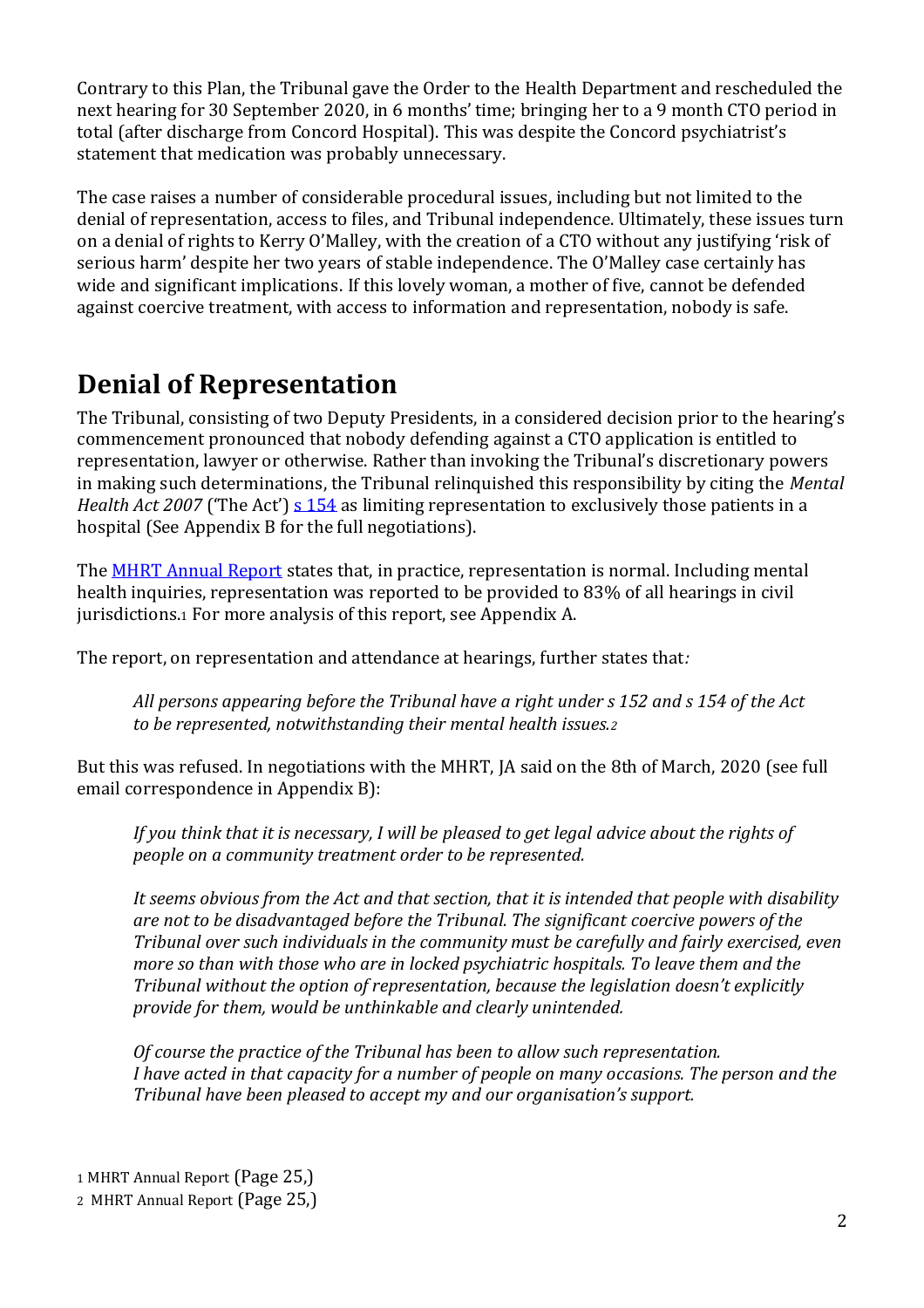*Regardless each Tribunal or court has its own inherent powers and obligation to ensure it is fair. It may be that s.154 (1) has that role.*

The hospital and tribunal's resistance to representation and file inspection is cause for concern. The *Statistical Review of the MHRT<sup>3</sup>* demonstrates that legal representation makes a difference for consumers. However, despite the MHRT receiving funding of nearly \$8 million annually4, due to funding restrictions, the Legal Aid Commission has stated that it cannot automatically provide representation to the tribunal. <sup>5</sup> The report also has no data in relation to any 'application for representation by a non-legal practitioner.'<sup>6</sup>

With currently over 5000 Tribunal hearings for NSW patients who forcibly receive treatment under a s 51 CTO7, the implications of O'Malley's determination are significant.

## <span id="page-2-0"></span>**Access to Documentation**

As an implication of the above, a lack of representation means that no individual is permitted to view the Health Department file, despite [explicit sections of the law](http://classic.austlii.edu.au/au/legis/nsw/consol_act/mha2007128/s156.html) to the contrary.8 Even O'Malley herself only saw 5 or 6 pages of a statement made to the tribunal (with many sections redacted), instead of the whole file of hundreds of pages accumulated over 30 years. The Tribunal considered that issue and determined that access to documentation is contingent on the psychiatrist's discretion.

JA posed the following question to the Tribunal:

*Is the Tribunal now rescinding my role, decided at the March 11 hearing, as her representative, under s 154? Does that mean that the offer by Dr Suman for me to inspect the file under s 156 is no longer to apply?*

The MHRT Deputy President replied on the 19th of March:

*Dear Mr Collins,* 

*The Tribunal had no power to make the order under s 156. Therefore, the purported order has no legal force.*

*Kind regards Maria Bisogni*

The MHRT had adjourned the earlier 11th of March hearing as JA and O'Malley had been refused access to the medical files by hospital staff. JA asserted that this was a breach of the right to inspect the file, under s 156 of the *MH Act*. The Tribunal reluctantly agreed and retired to consider whether Collins was to be accepted as O'Malley's representative, as had been the case on many previous occasions.

3 Statistical review of the MHRT, CITE

<sup>6</sup> Report, (Table 2, p 33)

<sup>4</sup> (appendix 5, p 55)

<sup>5</sup> Report, Page 25

<sup>7</sup> Statistical review of the MHRT, table 1

<sup>8</sup> See, eg, *Mental Health Act 2007 s156*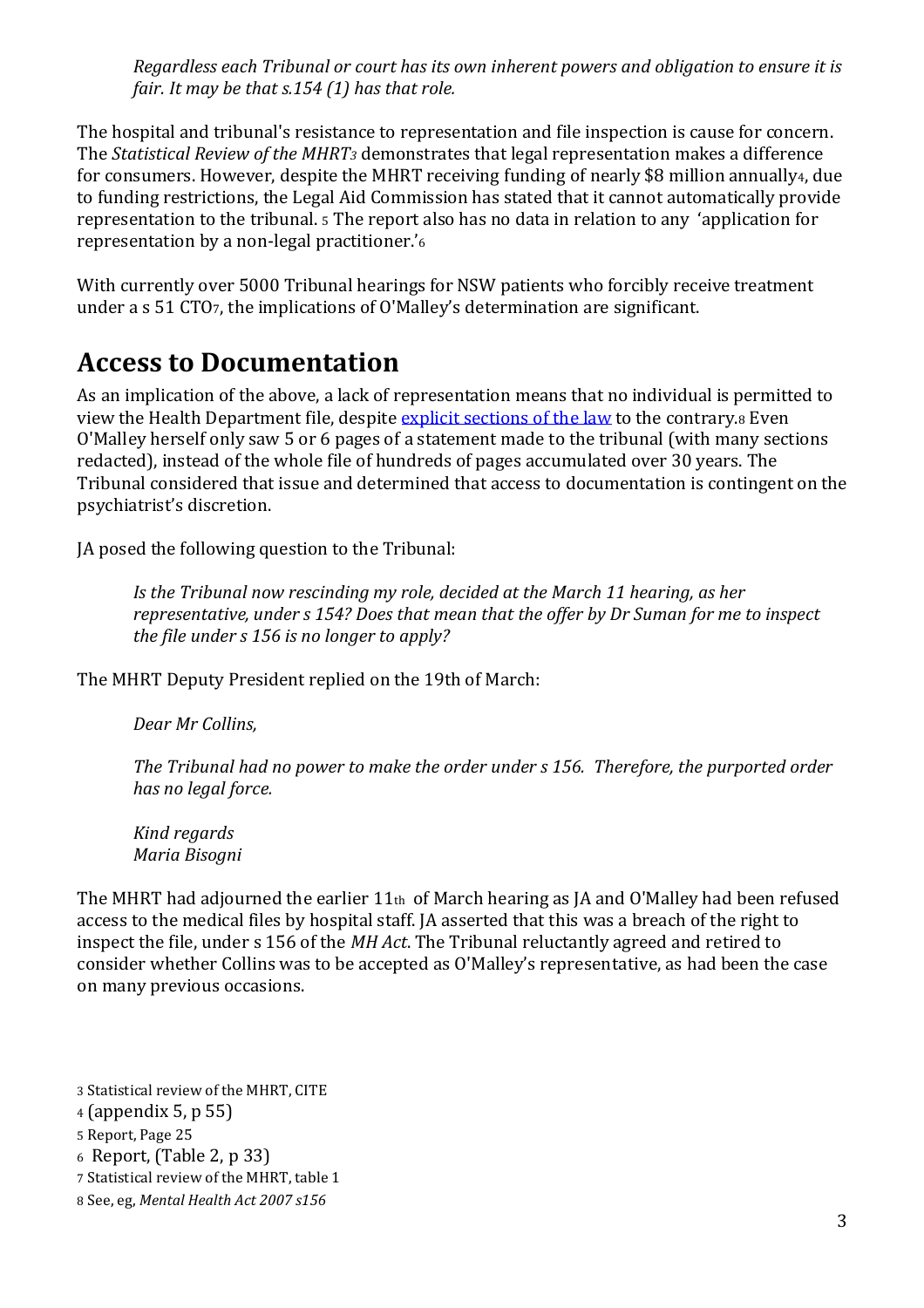The Chair of the 1st of April hearing disallowed Collins being considered a 'representative' but allowed him time to speak, as a 'primary carer'. Collins expressed concern about O'Malley's right to appropriately examine the file, given her significantly limited access. Responding, The MHRT Chair stated her frustration in having to handle 'procedural matters' of file access, and supported the denial of both O'Malley and Collins' access to the hospital file.

A Supreme Court Appeal is necessary. These decisions fundamentally disempower consumers who try to assert their rights. With the majority of appeals against the Tribunal failing, 9it will not be easy.

# <span id="page-3-0"></span>**Personal Control Obstructed**

During the hearing, O'Malley presented her Personal Management Plan and stated that:

*"I would hope that the Tribunal will not impose another Community Treatment Order over me.*

*Previous to the current CTO, I remained free from hospital admissions for 2 years. Over these two years, I remained very well. I was prescribed a small dose of Largactil for times when I may become stressed or sleepless. This was the only medication I took over these two years.*

*Unfortunately, I had run out of it when I acted out of character as the doctor's report records.*

*The medications that I am currently prescribed are giving me serious side effects which are anxiety and no motivation to do things. Also concentration is poor. I have gained weight and have loss of hair on these medications.*

*It is my hope that the Tribunal will allow me the freedom to go off these medications and once again be prescribed what I need as I know this to be a better solution than what is currently in place for me.*

*My rights have been overlooked as I am not a danger to myself or anyone else.*

*I have good supports including my daughter who brought me here today. She didn't want me at risk of corona virus by using public transport. I also have a lot of support from Church friends and I will see Dr Ben Teoh whom I chose and with whom I have an appointment in 8 weeks and a wonderful psychologist in Penrith.*

*So I hope the Community Treatment Order won't be imposed."*

The fact that Kerry O'Malley was not a risk to herself or others was totally lost to Nepean staff and the Tribunal. Furthermore, Nepean insisted on continuing as her psychiatrist/case-manager rather than enabling the transition phase that was to occur post-discharge from Concord Hospital. The Nepean psychiatrist said he was already aware that O'Malley had engaged with external services of her choice - over several appointments - with a psychiatrist and a psychologist.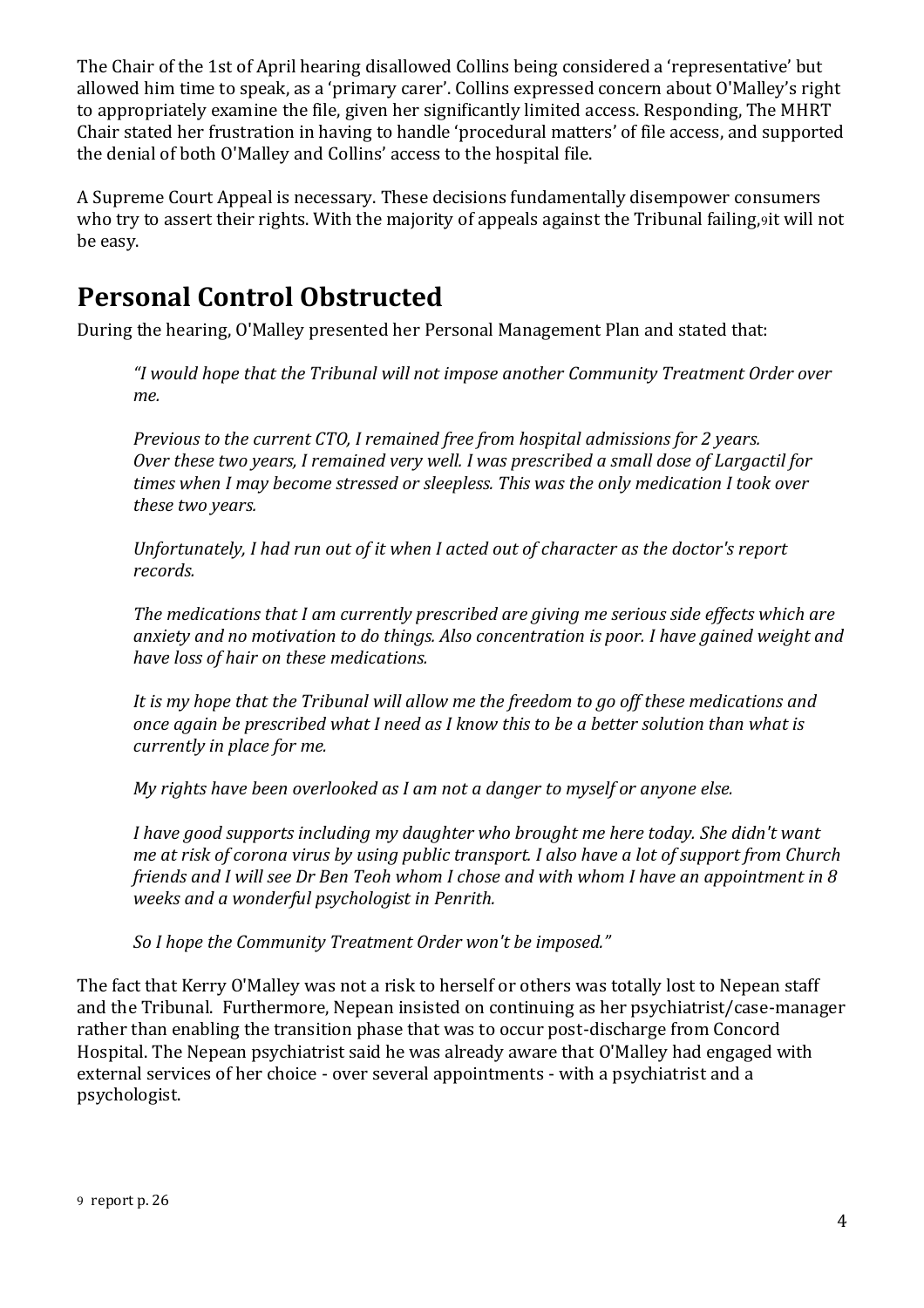In addition to her chosen medical and psychological supports, she is enjoying very regular involvement and support with her family, her church and Justice Action. She indicated that her doctor of choice had set a time period of 6 weeks between appointments, which she understood was based on his assessment of her health status.

# <span id="page-4-0"></span>**Independent Tribunal?**

Despite the clear requirement for Tribunal independence, the 'community member' stated she had been a long term nurse, and at length gave her personal view of support for the Penrith psychiatrist.

She did, however, indicate consideration of O'Malley's preference - that is, a return to the successful medical management of a low dose Largactil to assist her sleep, instead of a forced medication via a CTO of antipsychotic medication with the deleterious side effects O'Malley experiences.

JA Team member Loretta Picone reminded the Tribunal that the rationale to continue the CTO, at the hearing late last year, was for this transition period. She protested that the Tribunal and hospital continued to obstruct O'Malley from pursuing her chosen treatment plan by considering a continuation of the CTO. The Tribunal's Psychiatrist member said nothing during the hearing.

Brett Collins, her designated carer and representative, had explained to the Tribunal the Personal Management Plan was to take the place of the CTO. He argued that there was no serious risk to O'Malley nor others, and that she had no problem without a CTO for 2 intervening years. Therefore the Tribunal giving consideration to a CTO continuation at the tribunal was flawed. He tabled the [JA Analysis of Community Treatment Orders](https://www.justiceaction.org.au/mental-health/mental-illness-issues/community-treatment-orders) that shows them to be counter productive. He said that the evidence was against any need for an order. He said that s.68 of *The Act* clearly said a CTO was not for the convenience of others, was limited to a therapeutic purpose, and said that in this case was not the least restrictive approach.

While not actually stating that O'Malley was a risk to herself or to others (the basis for any CTO to be considered)10, the Tribunal's Chair claimed a CTO was necessary as O'Malley may not be able to be sufficiently closely managed by her chosen private psychiatrist and psychological services she is engaged with, and that: '… she is seen as mentally ill…. If there is no medication, I want a safety net, should there be a need.'

O'Malley did have an opportunity to speak, as did Collins and Picone – but they felt they were ignored. Often during the hearing statements were simply given space, but then the Tribunal continued speaking on another matter.

It seems that they were given lip service to what was intended in the [Australian Charter of](https://www.safetyandquality.gov.au/publications-and-resources/resource-library/australian-charter-healthcare-rights-second-edition-a4-accessible)  [Healthcare Rights;](https://www.safetyandquality.gov.au/publications-and-resources/resource-library/australian-charter-healthcare-rights-second-edition-a4-accessible) referring there to the importance of being shown respect, dignity, participation, and appropriate communication.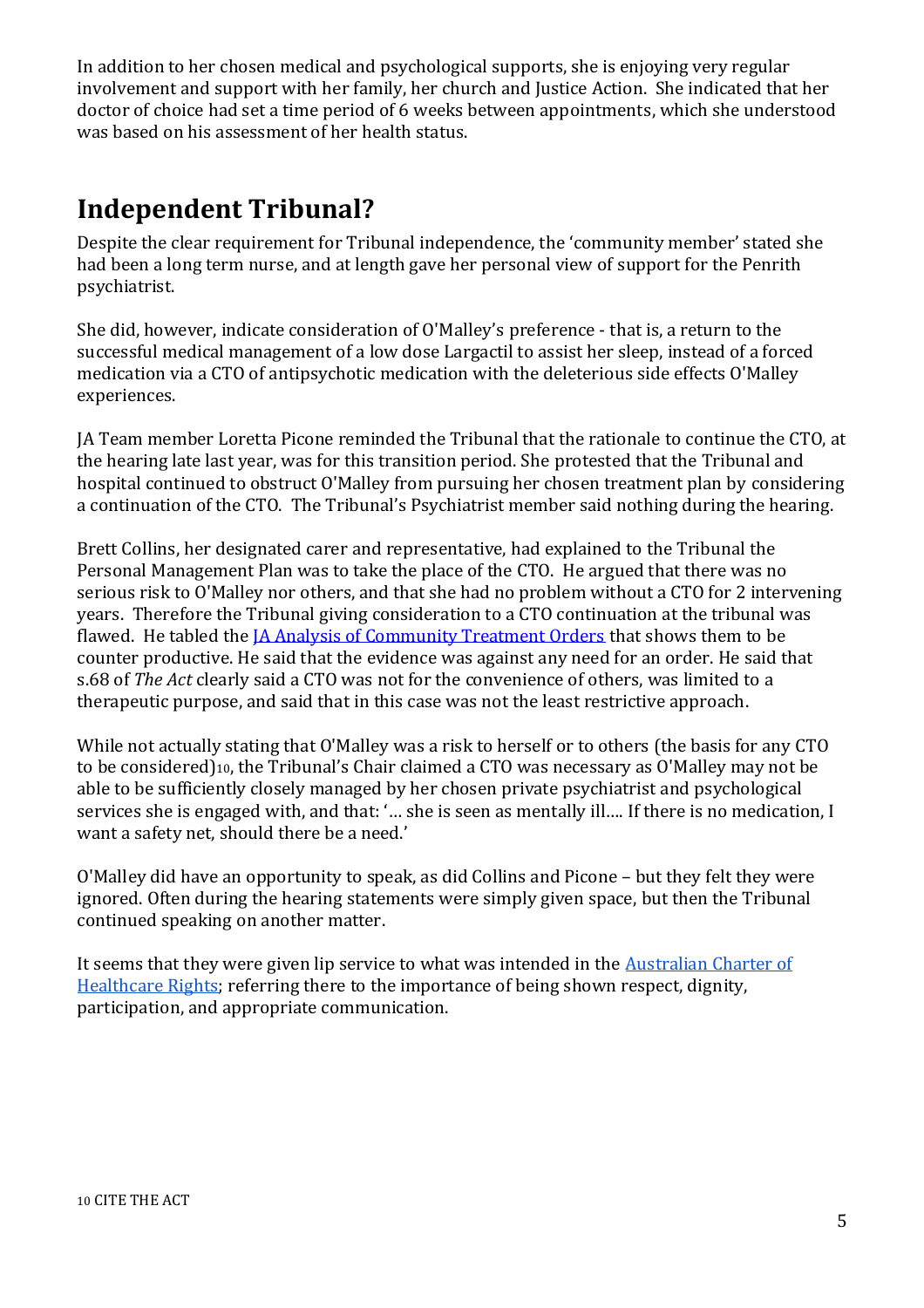# <span id="page-5-0"></span>**Appendix A: Selective Examination of the [MHRT Annual](https://mhrt.nsw.gov.au/files/mhrt/pdf/MHRT%20Annual%20Report%202018%2019%20-%20Final.pdf)  [Report 2018-9](https://mhrt.nsw.gov.au/files/mhrt/pdf/MHRT%20Annual%20Report%202018%2019%20-%20Final.pdf)**

The MHRT's report indicates that CTO's are steadily increasing, from 5055 in 2008-9 to 5599 in 2018-9; and shows out of 5177 people on s51 CTO, most - i.e. 1501 of CTO's - were made for persons detained in a Mental Health facility, and under half were for continuing CTOs.<sup>11</sup>

Most CTO's are for under 6 months and generally longer orders are to be made 'when there are clearly established reasons for justifying a longer period' (Page 22). Table 2 refers to civil jurisdictions of the *MH Act*, where in 2018-9 432 variation and revocations of CTO S65 occurred (Page 33).

It seems from the MHRT Report for 2018-9 that the Tribunal is refusing many cases, nor are they inclined to vary CTO's. In Table 10, we see that Tribunals (and previously Magistrates too) are making more orders, as CTO s51 increased by 3%, where out of 5519 applications for 3638 individuals (page 22), 5177 CTO s51's were made. Meanwhile, only 51 were declined (page 38). While the total number of hearings is increasing, it is at a slow rate, of  $+0.7\%$  in 2018-9, far slower than the aforementioned growth of CTOs (Table A).

The MHRT saw a slight increase in hearings - 18668 hearings of 6787 'assessible people' (Table 2) with 5519 applications for involuntary treatment in the community setting (Table 2, page 39), in 2018/9. Of these there are 4060 (74%) hearings on CTO's, where 19 of the s65 CTOs were revoked (Table 1), with 432 variations/revocations of CTO.

For 1248 people, the report noted in mid-2019 a slight increase in the rate involuntary patient orders made by the tribunal, and a 'number of patients' have been 'discharged or reclassified as voluntary patients' since, and a small number of CTO's may have been revoked by the Director of the community mental health facility responsible for implementing the order (p24).

<span id="page-5-1"></span>Overall, it seems that the Tribunal is maintaining rather than looking to reduce CTOs.

## **Appendix B: Negotiations with Mental Health Review Tribunal**

**From:** "Maria Bisogni (Ministry of Health)" <Maria.Bisogni@health.nsw.gov.au> **Date:** Friday, 20 March 2020 at 9:30 am **To:** Brett Collins <brett@justiceaction.org.au> **Subject:** RE: Kerry O'Malley/Representative status clarification

### Dear Mr Collins,

Yes. Pursuant to s 154 you do not qualify to be Ms O'Malley's representative at her hearing.

<sup>11</sup> (Statistical Review, Table 9 + 10 p 38).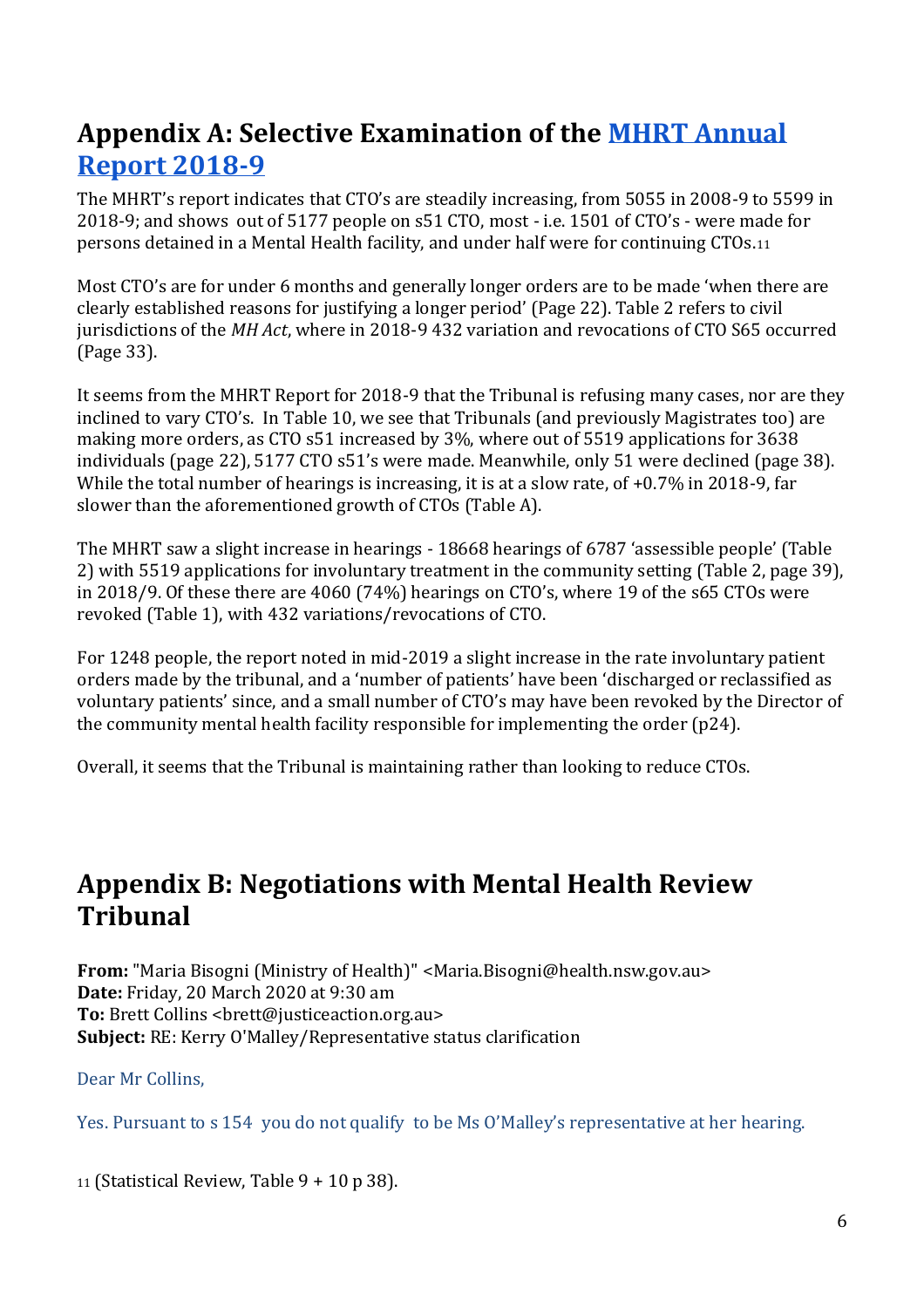Kind regards, Maria Bisogni

**From:** Brett Collins [mailto:brett@justiceaction.org.au] **Sent:** Thursday, 19 March 2020 3:08 PM **To:** Maria Bisogni (Ministry of Health) <Maria.Bisogni@health.nsw.gov.au>; Rodney Brabin (Ministry of Health) <Rodney.Brabin@health.nsw.gov.au>; Alisa Kelley (Ministry of Health) <Alisa.Kelley@health.nsw.gov.au>; Danielle White (Ministry of Health) <Danielle.White1@health.nsw.gov.au>; Aman Suman (Nepean Blue Mountains LHD) <Aman.Suman@health.nsw.gov.au>; Anina Johnson (Ministry of Health) <Anina.Johnson@health.nsw.gov.au> **Subject:** Re: Kerry O'Malley/Representative status clarification

Dear Ms Bisogni,

Is the Tribunal now rescinding my role, decided at the March 11 hearing, as her representative, under s.154?

Kind regards,

Brett

**From:** "Maria Bisogni (Ministry of Health)" [<Maria.Bisogni@health.nsw.gov.au>](mailto:Maria.Bisogni@health.nsw.gov.au) **Date:** Thursday, 19 March 2020 at 2:50 pm **To:** Brett Collins [<brett@justiceaction.org.au>](mailto:brett@justiceaction.org.au), "Rodney Brabin (Ministry of Health)" [<Rodney.Brabin@health.nsw.gov.au>](mailto:Rodney.Brabin@health.nsw.gov.au), "Alisa Kelley (Ministry of Health)" [<Alisa.Kelley@health.nsw.gov.au>](mailto:Alisa.Kelley@health.nsw.gov.au), "Danielle White (Ministry of Health)" [<Danielle.White1@health.nsw.gov.au>](mailto:Danielle.White1@health.nsw.gov.au), Aman Suman [<Aman.Suman@health.nsw.gov.au>](mailto:Aman.Suman@health.nsw.gov.au), "Anina Johnson (Ministry of Health)" [<Anina.Johnson@health.nsw.gov.au>](mailto:Anina.Johnson@health.nsw.gov.au) **Subject:** RE: Kerry O'Malley/Representative status clarification

Dear Mr Collins,

The Tribunal had no power to make the order under s 156. Therefore, the purported order has no legal force.

Kind regards Maris Bisogni

**From:** Brett Collins [\[mailto:brett@justiceaction.org.au\]](mailto:brett@justiceaction.org.au)

**Sent:** Thursday, 19 March 2020 2:00 PM

**To:** Maria Bisogni (Ministry of Health) < Maria. Bisogni@health.nsw.gov.au >; Rodney Brabin (Ministry of Health) [<Rodney.Brabin@health.nsw.gov.au>](mailto:Rodney.Brabin@health.nsw.gov.au); Alisa Kelley (Ministry of Health) [<Alisa.Kelley@health.nsw.gov.au>](mailto:Alisa.Kelley@health.nsw.gov.au); Danielle White (Ministry of Health)

[<Danielle.White1@health.nsw.gov.au>](mailto:Danielle.White1@health.nsw.gov.au); Aman Suman (Nepean Blue Mountains LHD)

[<Aman.Suman@health.nsw.gov.au>](mailto:Aman.Suman@health.nsw.gov.au); Anina Johnson (Ministry of Health)

[<Anina.Johnson@health.nsw.gov.au>](mailto:Anina.Johnson@health.nsw.gov.au)

**Subject:** Kerry O'Malley/Representative status clarification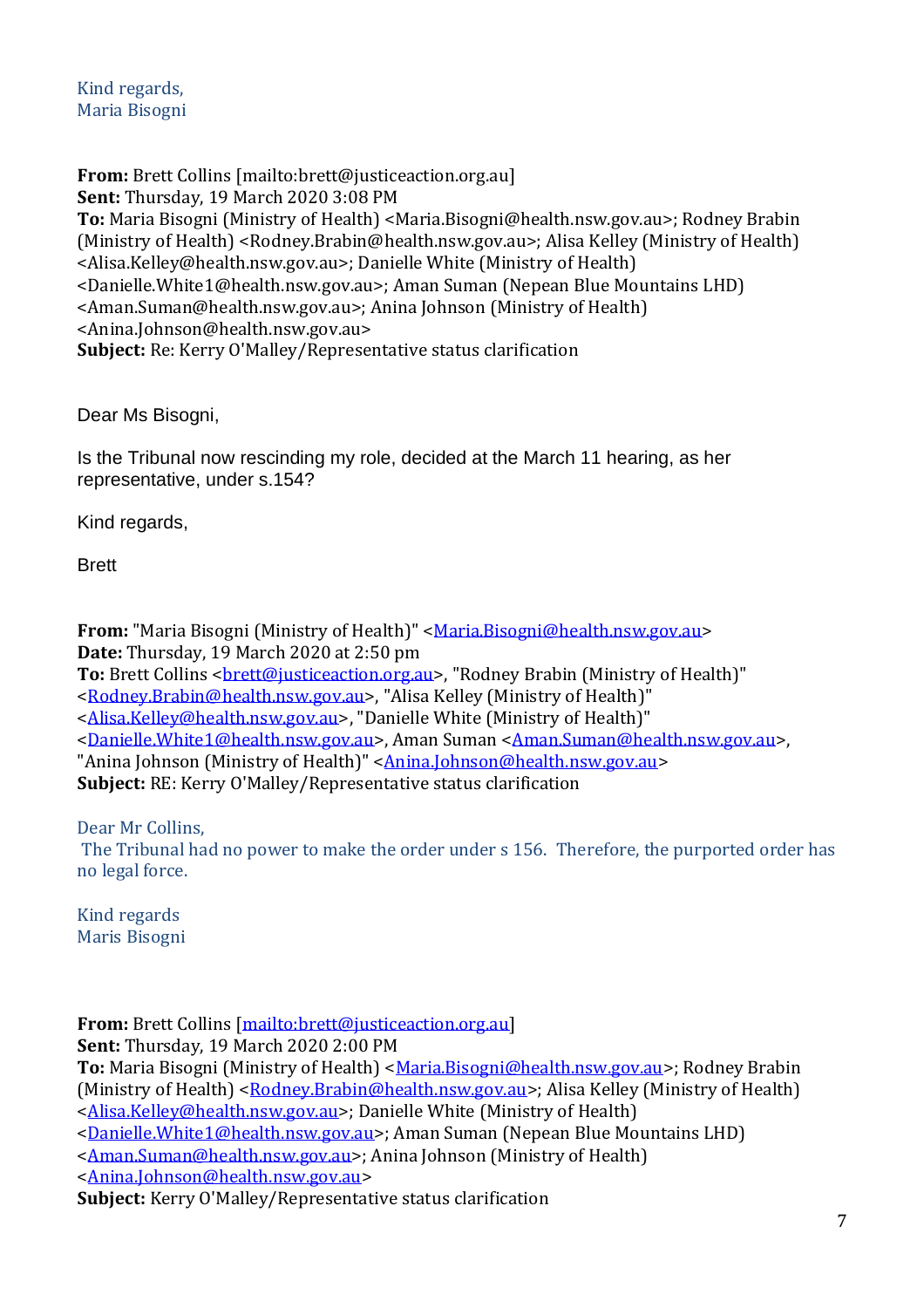Dear Ms Bisogni,

You are mistaken about my being offered access to Ms O'Malley's file for two hours. The first one hour occasion was replaced by the second. Are you now saying that a two hours inspection is a reasonable period?

You are also mistaken that I had access to Ms O'Malley's medical records on December 17, 2019.

I did not.

I assume that my arguments about the rights for people on CTO's to be represented have been rejected by the Tribunal, as you only refer to me as Ms O'Malley's designated carer whereas before I was also her representative. That is a serious issue with wide implications. I do ask that you address that directly as I did ask for a decision please.

Is the Tribunal now rescinding my role, decided at the March 11 hearing, as her representative, under s.154? Does that mean that the offer by Dr Suman for me to inspect the file under s.156 is no longer to apply?

Kind regards,

Brett Collins

**From:** "Maria Bisogni (Ministry of Health)" [<Maria.Bisogni@health.nsw.gov.au>](mailto:Maria.Bisogni@health.nsw.gov.au) **Date:** Thursday, 19 March 2020 at 11:50 am

**To:** Brett Collins [brett@justiceaction.org.aub](mailto:brett@justiceaction.org.au)

Cc: "Rodney Brabin (Ministry of Health)" [<Rodney.Brabin@health.nsw.gov.au>](mailto:Rodney.Brabin@health.nsw.gov.au), "Alisa Kelley (Ministry of Health)" [<Alisa.Kelley@health.nsw.gov.au>](mailto:Alisa.Kelley@health.nsw.gov.au), "Danielle White (Ministry of Health)" [<Danielle.White1@health.nsw.gov.au>](mailto:Danielle.White1@health.nsw.gov.au), Aman Suman [<Aman.Suman@health.nsw.gov.au>](mailto:Aman.Suman@health.nsw.gov.au), "Anina Johnson (Ministry of Health)" [<Anina.Johnson@health.nsw.gov.au>](mailto:Anina.Johnson@health.nsw.gov.au) **Subject:** RE: Kerry O'Malley/Representative status clarification

Dear Mr Collins,

I cannot give you advice as to whether or not you should obtain legal advice in relation to s 154.

It is not clear to me why you are raising an objection to the time allocated to you to inspect the documents, when you had not availed yourself of the time that was set aside for you. Two one hour inspections appeared to be reasonable. I note that you had access to Ms O' Malley's medical records for the hearing of 17 December 2019.

In any event, as a designated carer you do not have any right of access to Ms O' Malley's medical records.

At the hearing on 11 March 2020, Dr Suman stated that he would allow access to Ms O' Malley's medical records, subject to his obtaining legal advice.

Having considered your request for access below, the matters discussed at the last hearing, and in the interests of procedural fairness, I order that Ms O' Malley be allowed to inspect her medical records under s 156, in the presence of a member of the treating team or his or her delegate.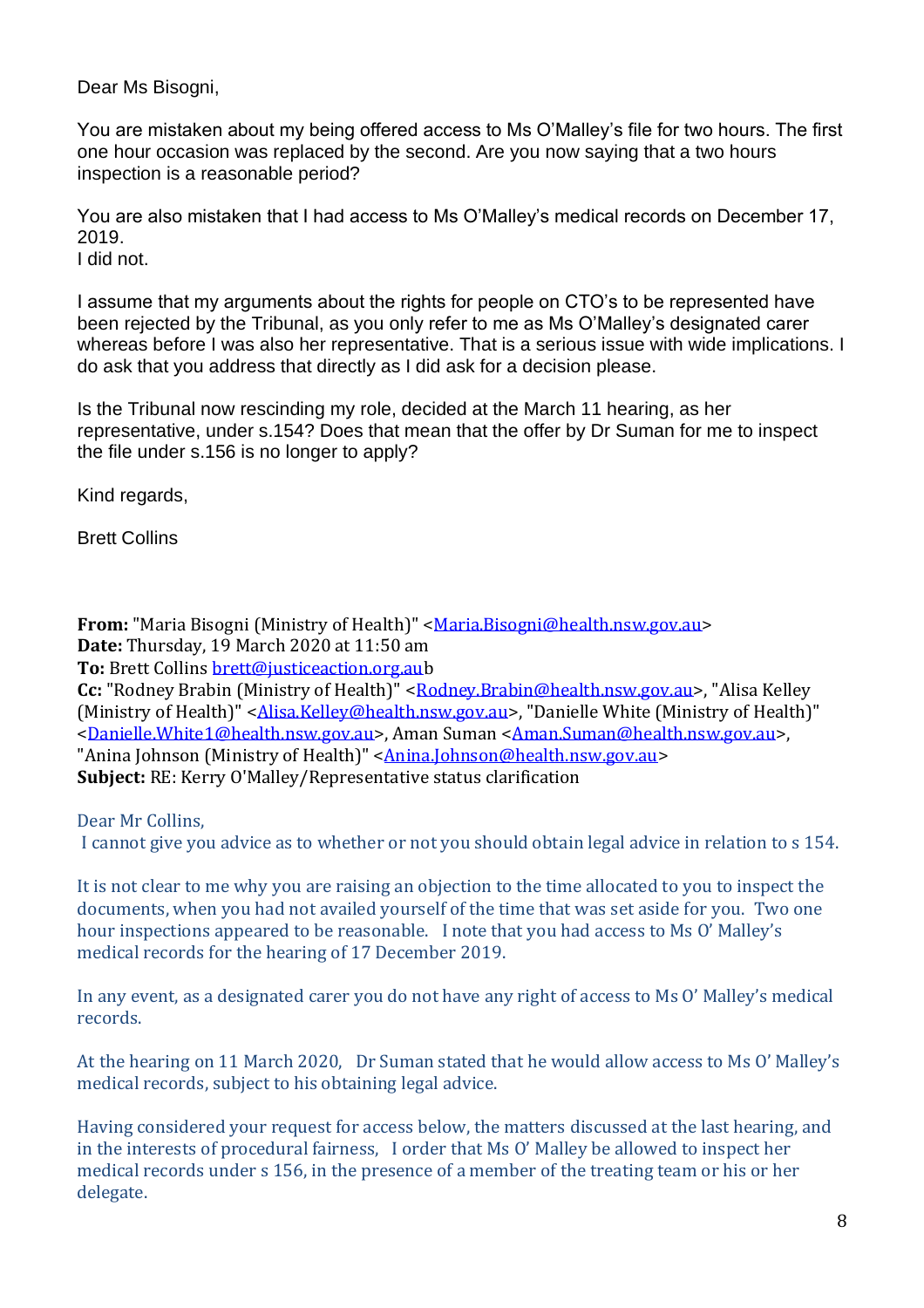Specified information in the medical record may be redacted from the medical records if the treating team considers that it would be harmful to Ms O' Malley or any other person for that information to be communicated.

The procedural order will be emailed separately to Ms O' Malley and Dr Suman.

Kind regards Maria Bisogni

**From:** Brett Collins < brett@iusticeaction.org.au> **Date:** Wednesday, 18 March 2020 at 3:20 pm **To:** "Maria Bisogni (Ministry of Health)" [<Maria.Bisogni@health.nsw.gov.au>](mailto:Maria.Bisogni@health.nsw.gov.au) Cc: "Rodney Brabin (Ministry of Health)" [<Rodney.Brabin@health.nsw.gov.au>](mailto:Rodney.Brabin@health.nsw.gov.au), "Alisa Kelley (Ministry of Health)" [<Alisa.Kelley@health.nsw.gov.au>](mailto:Alisa.Kelley@health.nsw.gov.au), "Danielle White (Ministry of Health)" [<Danielle.White1@health.nsw.gov.au>](mailto:Danielle.White1@health.nsw.gov.au), Aman Suman [<Aman.Suman@health.nsw.gov.au>](mailto:Aman.Suman@health.nsw.gov.au) **Subject:** Re: Kerry O'Malley/Representative status clarification

Dear Ms Bisogni,

If you think that it is necessary, I will be pleased to get legal advice about the rights of people on a community treatment order to be represented.

It seems obvious from the Act and that section, that it is intended that people with disability are not to be disadvantaged before the Tribunal. The significant coercive powers of the Tribunal over such individuals in the community must be carefully and fairly exercised, even more so than with those who are in locked psychiatric hospitals. To leave them and the Tribunal without the option of representation, because the legislation doesn't explicitly provide for them, would be unthinkable and clearly unintended.

Of course the practice of the Tribunal has been to allow such representation. I have acted in that capacity for a number of people on many occasions. The person and the Tribunal have been pleased to accept my and our organisation's support.

Regardless each Tribunal or court has its own inherent powers and obligation to ensure it is fair.

It may be that s.154 (1) has that role.

If the issue of my status is such a problem, the right of Ms O'Malley to inspect is also there for the same purpose of openness and fairness. As her primary carer I would assist her. Regardless we ask for access.

## **156 Inspection etc of medical records**

(1) A patient or person having any matter before the Tribunal is, unless the Tribunal otherwise determines, entitled to inspect or otherwise have access to any medical records in the possession of any person relating to the patient or person.

Please tell me what you decide so that I can do what is required?

## **Time to inspect file**

On the timing issue, are you saying that in the opinion of the Tribunal, one hour to inspect the file is all that the Act provides, regardless of the complexity of the issues and my need for advice? That the Health Dept has no further obligation to allow me to look again? Doesn't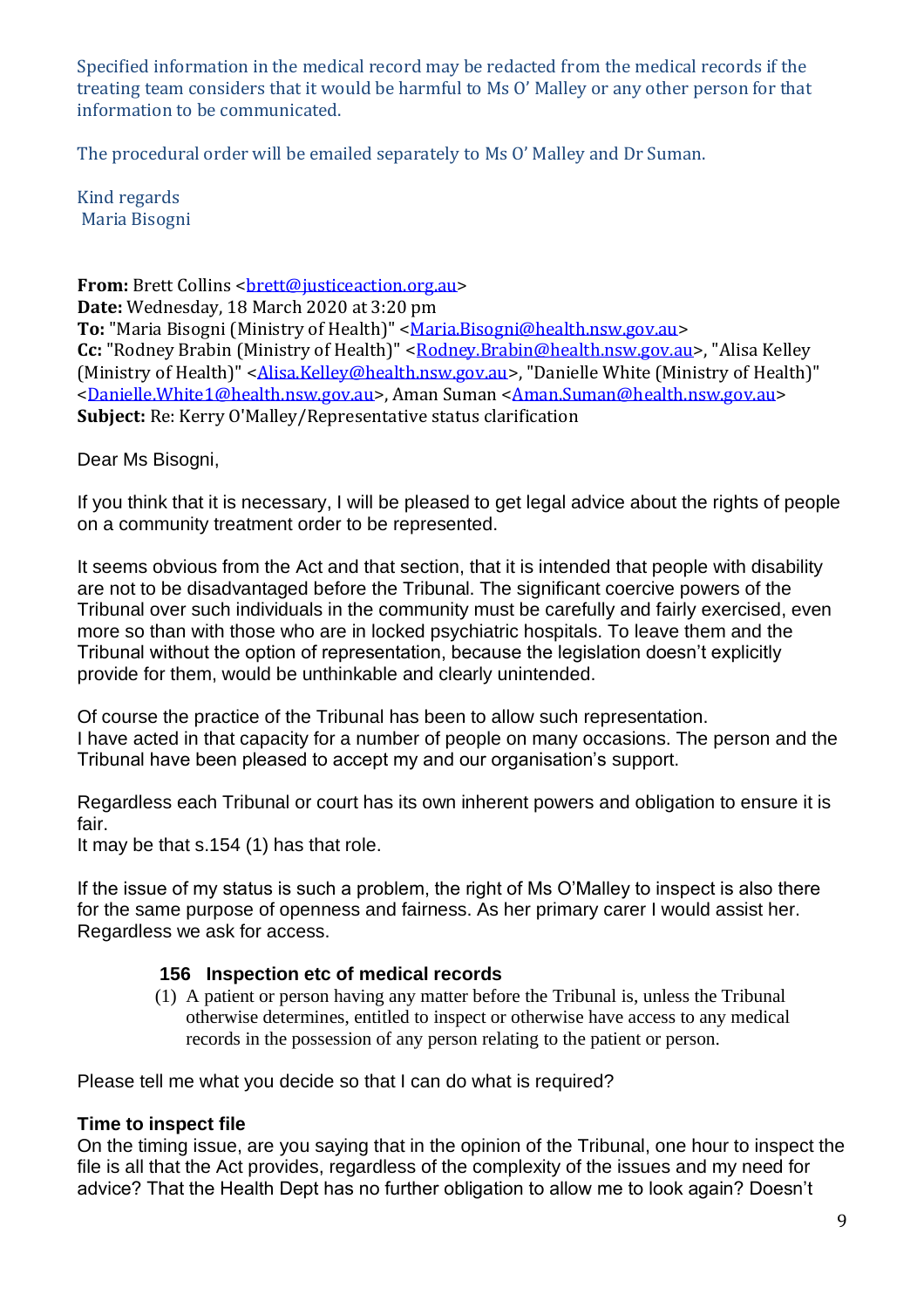that negate the explicit right under s.156? I assume the right of inspection of government files is well recognised and there are protocols already in place for that to happen.

Is one hour without any opportunity to return the maximum time that the Tribunal supports under the Act?

I'm sorry to cause such a bother, but we are most concerned about the forcible medication of this lovely woman Ms Kerry O'Malley, who has never been a risk of serious harm to herself or others. The evidence is clear. She is most distraught at this unnecessary interference in her life and the side effects of the medication.

The Concord head of the treating team told the Tribunal in December that he thought continuing the medication past the initial few weeks may well not be necessary but he wanted just to be sure she was settled down fully. The Tribunal order was only for three months to reassess whether the order was necessary. This hearing is to decide whether the forced medication should continue.

Kind regards,

Brett

**From:** Maria Bisogni (Ministry of Health) **Sent:** Wednesday, 18 March 2020 1:47 PM **To:** 'brett@justiceaction.org.au' < brett@justiceaction.org.au> **Cc:** Rodney Brabin (Ministry of Health) [<Rodney.Brabin@health.nsw.gov.au>](mailto:Rodney.Brabin@health.nsw.gov.au); Alisa Kelley (Ministry of Health) [<Alisa.Kelley@health.nsw.gov.au>](mailto:Alisa.Kelley@health.nsw.gov.au); Danielle White (Ministry of Health) [<Danielle.White1@health.nsw.gov.au>](mailto:Danielle.White1@health.nsw.gov.au); Aman Suman (Nepean Blue Mountains LHD) [<Aman.Suman@health.nsw.gov.au>](mailto:Aman.Suman@health.nsw.gov.au) **Subject:** RE: Kerry O'Malley/Representative status clarification

Dear Mr Collins

I note that you have not availed yourself of the opportunities offered to you to inspect Ms O' Malley's file, as per Dr Suman's letter below.

In any event, having reviewed s 154 of the *Mental Health Act* ('the Act') it is clear to me that the Tribunal ( on 11 March 2020) did not have the power to approve you as Ms O' Malley representative. The Tribunal's power to approve representation is limited to assessable persons, patients detained in mental health facilities, persons under the age of 16, correctional and forensic patients. As Ms O' Malley is not a patient under the Act there is no power to appoint a representative of her choice.

Kind regards Maria Bisogni Deputy President

**From:** Aman Suman (Nepean Blue Mountains LHD) **Sent:** Wednesday, 18 March 2020 10:13 AM **To:** Brett Collins <br *stett@justiceaction.org.au>*; Rodney Brabin (Ministry of Health)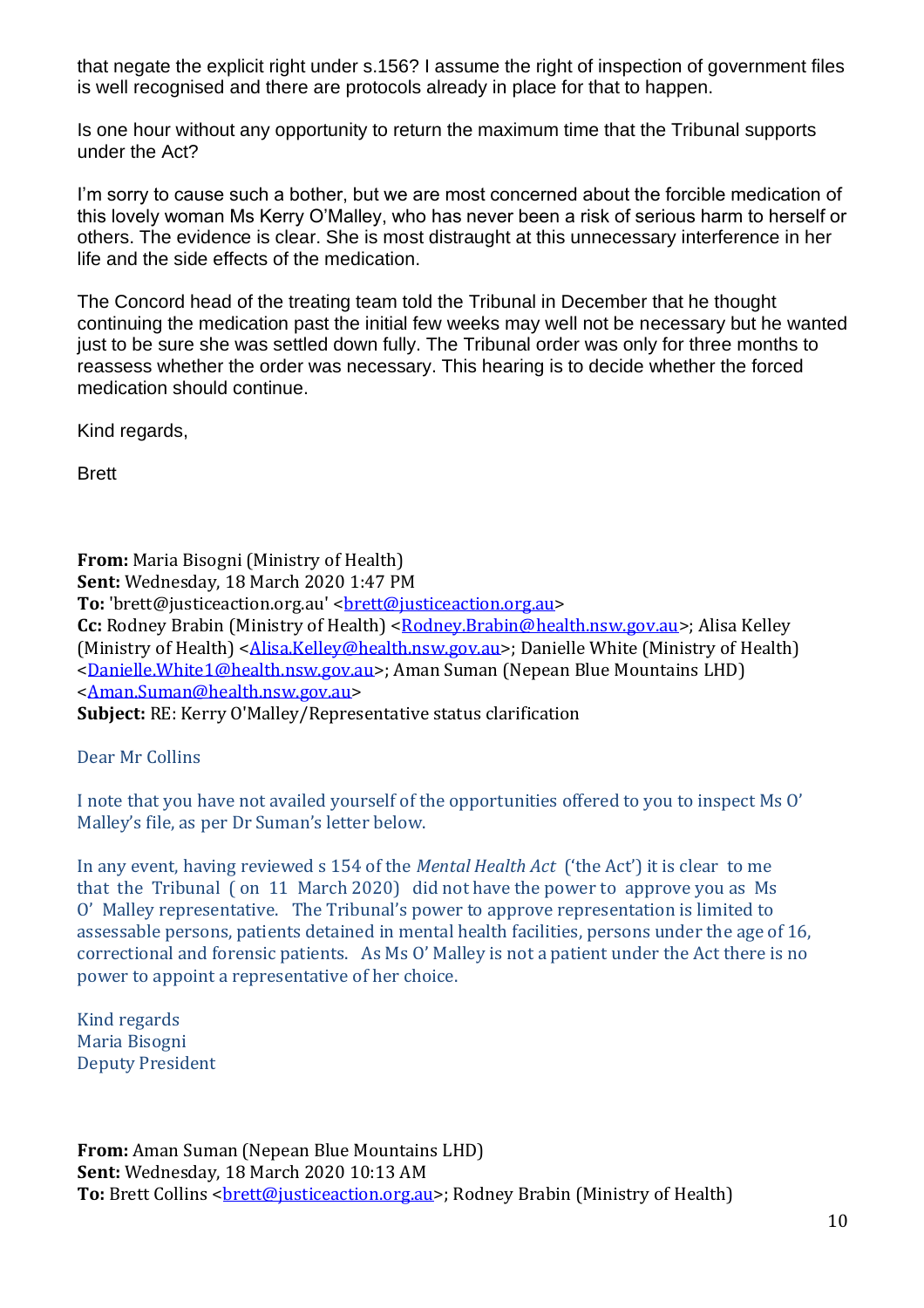[<Rodney.Brabin@health.nsw.gov.au>](mailto:Rodney.Brabin@health.nsw.gov.au); MHRT-MHRT [<MHRT-MHRT@health.nsw.gov.au>](mailto:MHRT-MHRT@health.nsw.gov.au) **Cc:** Ahmed Abdulaziz (Nepean Blue Mountains LHD) <C; Kerry O'Malley [<kerryomalley1952@gmail.com>](mailto:kerryomalley1952@gmail.com); Anne Vevers (Nepean Blue Mountains LHD) [<Anne.Vevers@health.nsw.gov.au>](mailto:Anne.Vevers@health.nsw.gov.au); Annette Gallard (Nepean Blue Mountains LHD) [<Annette.Gallard@health.nsw.gov.au>](mailto:Annette.Gallard@health.nsw.gov.au) **Subject:** Re: Kerry O'Malley/Representative status clarification

Hi Brett

First of all I would like to correct some information you have highlighted in your email.

Mr Abdulaziz was planning to review Ms O'Malley from clinical perspective (routine appointment). In the meantime if he got clarification from the tribunal (regarding a specific hearing date), then he planned to provide her with hearing paperwork -- not her clinical file.

You have mentioned that we (Older Person Community mental health team) continue to treat you and Ms O'Malley with disrespect. I would like to state that its your perception rather than fact. We as a team are here to help and care of our clients and their carers the best we can. You would need to appreciate the fact that you have been provided 2 appointments (1 hr each) on 11th and 18th March which you chose not to attend. We had cancelled our clinical appointments to accomodate your request for urgent review of clinical paperwork. Hence, your comments about our team about not helping you and being disrespectful is completely unjustified and unacceptable.

Moving forward, Mr Abdulaziz will be sending you an email with next available date and time for you to come to review the documents. The documents would be for you and your clerk to review only. Mr Abdulaziz would be there for you to answer any questions. The documents would not be available for scanning or copying. Treating team does not want Ms O'Malley to go through these documents which could lead to her experiencing distress and possible relapse of her illness.

I have copied Anne Vevers (Nursing manager) and Annette Gallard (Nursing Unit manager) who manage the team and deal with other clinical matters.

Kind regards

### **Aman Suman**

Visiting Medical Officer | **Blue Mountains & Plains Older Person Community Teams** Level 1. Mental Health Centre, Nepean Hospital, Kingswood NSW 2750. P.O. Box 63, Penrith NSW 2750 Tel (02) 4734 4720 | Fax (02) 4734 4731 | Mob 0428 343 699 | **Aman.Suman@health.nsw.gov.au** <http://www.health.nsw.gov.au/>

**From:** Brett Collins < brett@justiceaction.org.au> **Sent:** Tuesday, 17 March 2020 18:44 **To:** Rodney Brabin (Ministry of Health); MHRT-MHRT **Cc:** Ahmed Abdulaziz (Nepean Blue Mountains LHD); Aman Suman (Nepean Blue Mountains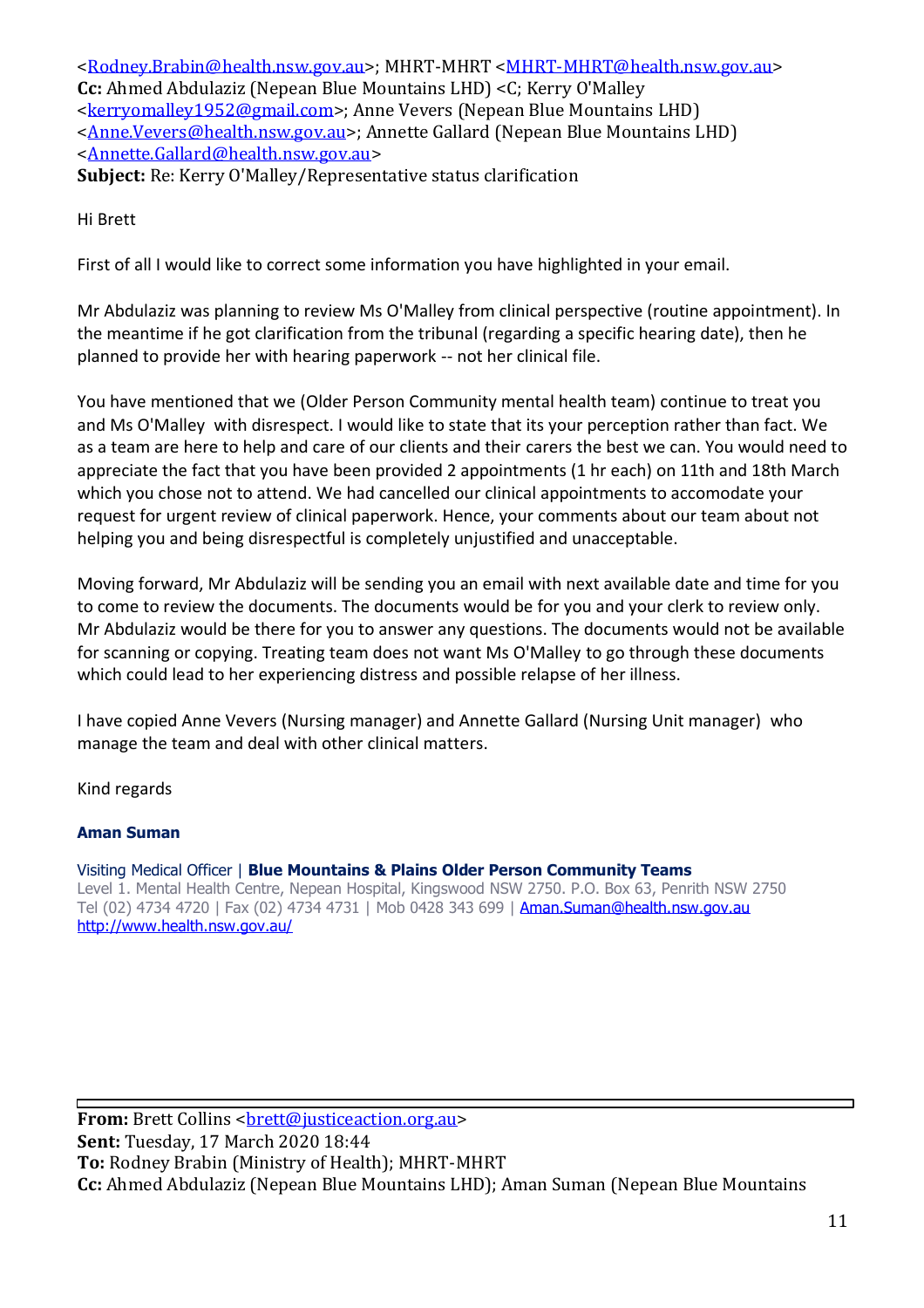LHD); Kerry O'Malley **Subject:** Re: Kerry O'Malley/Representative status clarification

Dear Mr Brabin,

Neither Dr Suman nor Mr Abdulaziz has responded to my email underneath. I asked them for an arrangement to inspect the file and proposed sometime today when I could also talk with them if they wanted.

Ms O'Malley has just informed me that Mr Abdulaziz told her today that he will be attending her home tomorrow. Wednesday 18th at 1pm to talk about the Tribunal hearing and to show her the file.

As Mr Abdulaziz knows, the Tribunal has accepted my role as her representative. That was the reason the matter was adjourned on March 11 so that I could inspect the file. This should be clarified by the Tribunal record as Dr Suman apparently questions it. He asked on Friday in his email below: I am happy for you to get clarification from the tribunal regarding your status – Please let us know the outcome.

Mr Brabin, would you give clarification on the matter please?

As her representative, it would be entirely inappropriate for him to deal with Ms O'Malley separately about Tribunal matters while we are part heard before the Tribunal. I formally ask that the Penrith Mental Health Service give me access to the documents and that they not deal separately with my client. They should cancel the appointment and they must deal with me.

This behaviour is consistent with what I originally had perceived and about which I complained. Despite Dr Suman's protestations: "In nutshell, our team will try to help you and Ms O'Malley in every possible way we can" I continue to be treated disrespectfully as is Ms O'Malley, and so is the Mental Health Review Tribunal in carrying out its functions.

Dr Suman must take responsibility as team leader, and I intend to express my concerns to the Tribunal at the next hearing about trusting his ability to use his powers respectfully, when vulnerable people are affected. Inconvenience to the Tribunal and myself is not nearly as important.

Kind regards,

Brett

**From:** Brett Collins <br />
<u>brett@justiceaction.org.au</u>>

**Date:** Monday, 16 March 2020 at 12:12 pm

**To:** Aman Suman [<Aman.Suman@health.nsw.gov.au>](mailto:Aman.Suman@health.nsw.gov.au), "Rodney Brabin (Ministry of Health)" [<Rodney.Brabin@health.nsw.gov.au>](mailto:Rodney.Brabin@health.nsw.gov.au), MHRT-MHRT [<MHRT-MHRT@health.nsw.gov.au>](mailto:MHRT-MHRT@health.nsw.gov.au) **Cc:** "Ahmed Abdulaziz (Nepean Blue Mountains LHD)" [<Ahmed.Abdulaziz@health.nsw.gov.au>](mailto:Ahmed.Abdulaziz@health.nsw.gov.au) **Subject:** Re: Kerry O'Malley Tribunal hearing March 26, 2020.

Hi Dr Suman and Mr Abdulaziz,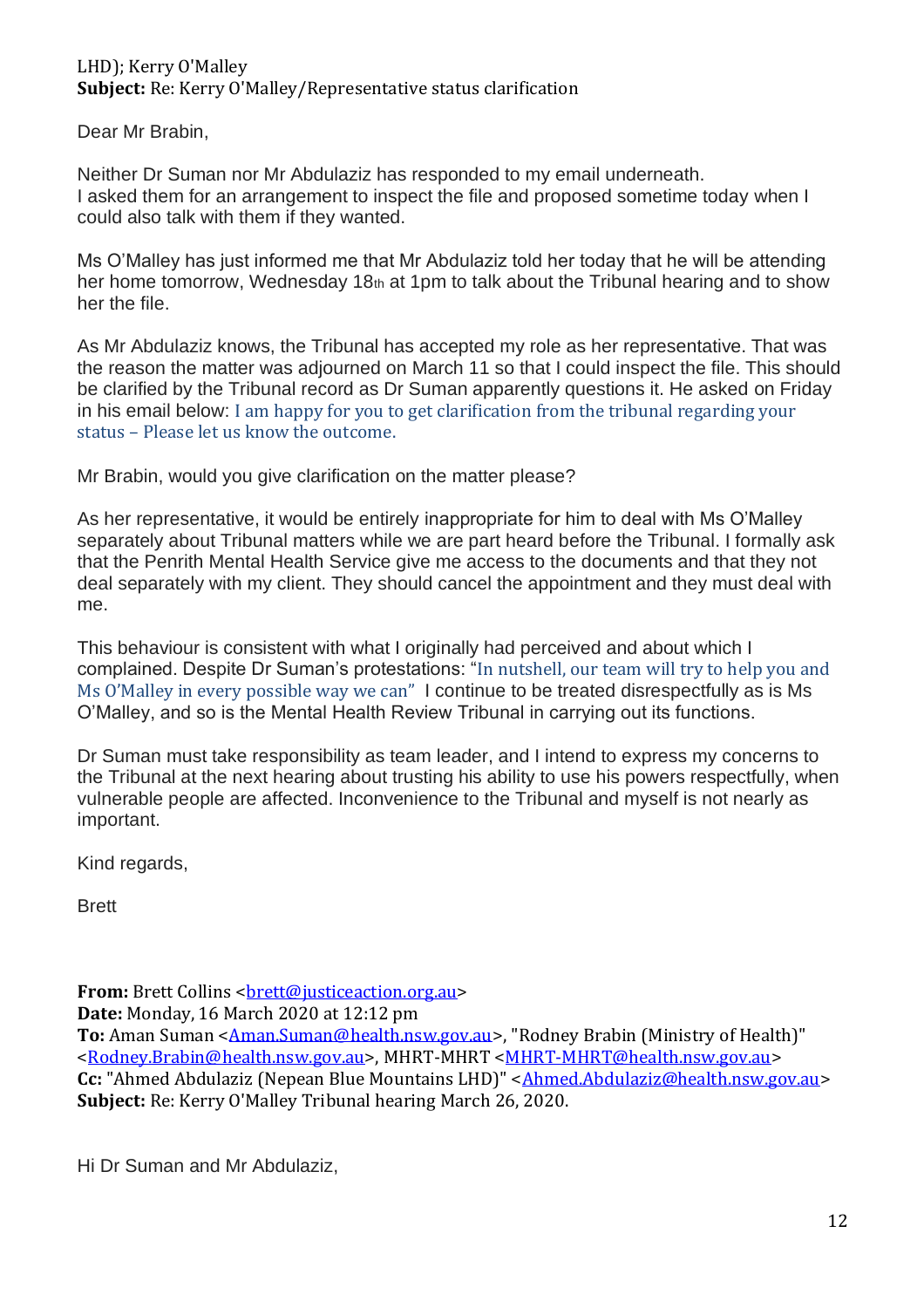I think there might be a misunderstanding about what I intend to do.

I wish to inspect the file under s.156. I don't require any clinical time at all. If someone wants to talk with me about the file that would be fine, but I will be making my own assessment along with my clerk and it will take some time, definitely greater than an hour. I will not need to discuss the file with your clinical workers.

We would be happy to use a spare room or to share a space with other workers. I would judge carefully what to discuss with Ms O'Malley based upon your advice, before showing her any part of the file.

This procedure has been adopted many times in this situation with other representatives I have been told, and I have experienced it dealing with the NSW Coroner inspecting their confidential files. It shouldn't be a problem for anyone, with the goodwill you offer.

(2) A [representative](http://classic.austlii.edu.au/au/legis/nsw/consol_act/mha2007128/s96.html#representative) of a person having any matter before the [Tribunal](http://classic.austlii.edu.au/au/legis/nsw/consol_act/mha2007128/s4.html#tribunal) is entitled, at any time before or during the consideration of that matter by the [Tribunal,](http://classic.austlii.edu.au/au/legis/nsw/consol_act/mha2007128/s4.html#tribunal) to inspect or otherwise have access to any medical records in the possession of any person relating to the first mentioned person.

I was hoping to come in today at midday as I proposed, but now ask that you arrange another time for me and my clerk to start.

I have significant commitments later in the week so would like to do this on Tuesday 17th March please. I know that you Dr Suman attend Penrith Mental Health Service on that day, if you also wanted to talk with me.

When would suit you?

Kind regards,

Brett

**From:** Aman Suman [<Aman.Suman@health.nsw.gov.au>](mailto:Aman.Suman@health.nsw.gov.au) **Date:** Friday, 13 March 2020 at 4:14 pm To: Brett Collins <br /> **To: Brett Collins <br />
<u>Colling</u>** <a>
continguing<br />
rett Colling<br />
rett Quint<br />
rett Olling<br />
rett Olling<br />
rett Olling<br />
rett Olling<br />
rett Olling<br />
rett Olling< [<Rodney.Brabin@health.nsw.gov.au>](mailto:Rodney.Brabin@health.nsw.gov.au), MHRT-MHRT [<MHRT-MHRT@health.nsw.gov.au>](mailto:MHRT-MHRT@health.nsw.gov.au) **Cc:** "Ahmed Abdulaziz (Nepean Blue Mountains LHD)" [<Ahmed.Abdulaziz@health.nsw.gov.au>](mailto:Ahmed.Abdulaziz@health.nsw.gov.au) **Subject:** RE: Kerry O'Malley Tribunal hearing March 26, 2020.

Hi Mr Collins

As a team providing care for Ms O'Malley, we would be happy to assist you in every way we can to review her clinical notes.

I am happy for you to get clarification from the tribunal regarding your status – Please let us know the outcome.

In regards with the issue about 1 hr time limit, as a clinical team , we would be setting aside 1 hr clinical time for you to come and review the documents. I think this is reasonable clinical time we could assist you with. We have highlighted specific assessments which should not take you more than 1 hr.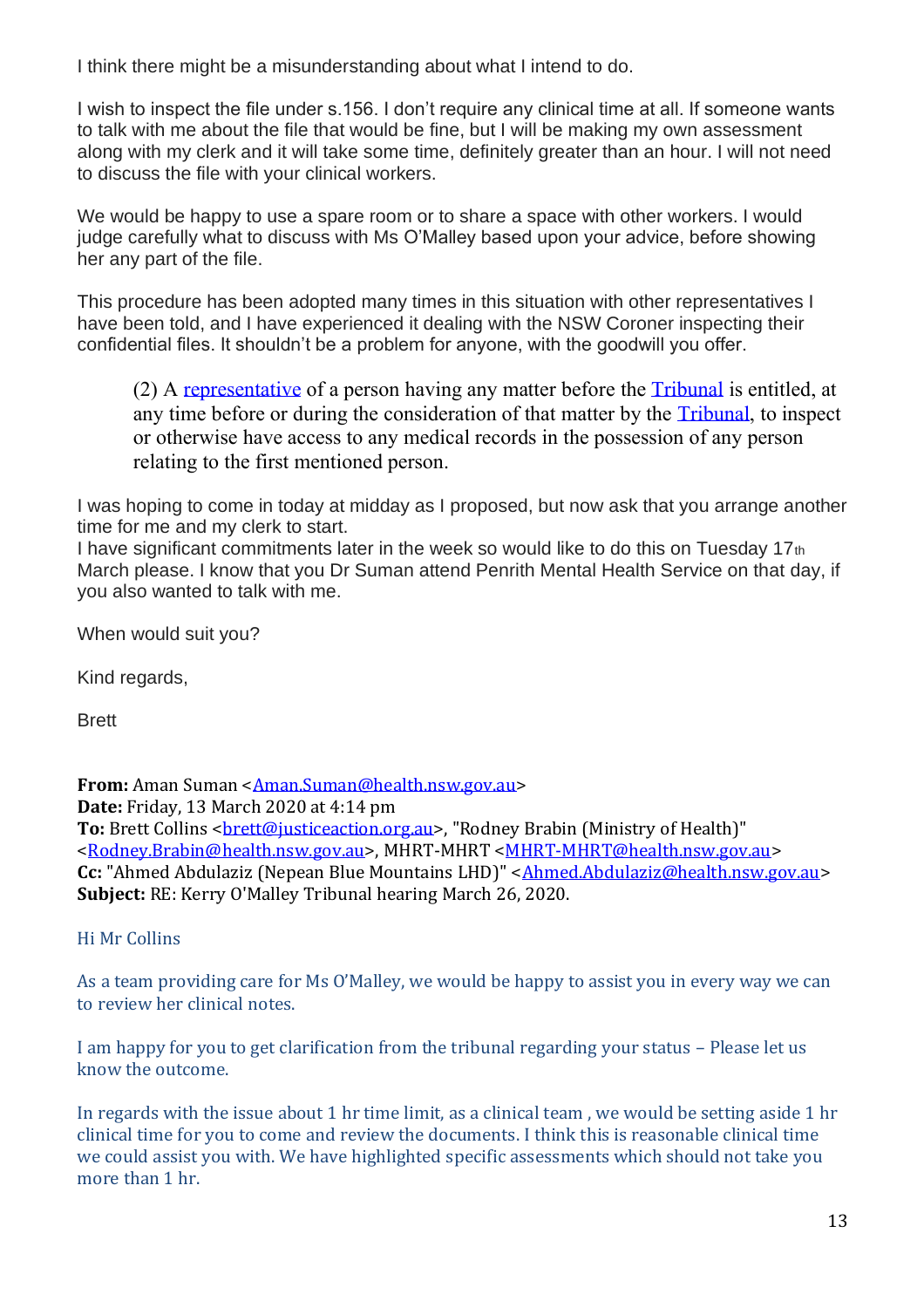In regards with your clerk accompanying you, I would like to remind you that we would be going through clinical documentation related to Ms O'Malley which has lot of personal details. I would be concerned about having a third person in the meeting due to privacy reason. We would get clarification from legal team with area health and come back to you.

In nutshell, our team will try to help you and Ms O'Malley in every possible way we can. Your email gives an impression as if we are trying to obstruct your efforts. What you need to understand is that we have clinical commitments which are to be prioritised in addition to other administrative requests.

I hope this email clarifies Older Person Community Mental Health Team's views about assisting you.

Kind Regards

**Dr Aman Suman**

Visiting Medical Officer (VMO) Older Persons Community Mental Health Team Level 1 , 2-6 Station Street, Penrith NSW 2750 Tel (02) 4734 4720



**From:** Brett Collins [\[mailto:brett@justiceaction.org.au\]](mailto:brett@justiceaction.org.au) **Sent:** Friday, March 13, 2020 3:07 PM **To:** Rodney Brabin (Ministry of Health) [<Rodney.Brabin@health.nsw.gov.au>](mailto:Rodney.Brabin@health.nsw.gov.au); MHRT-MHRT [<MHRT-MHRT@health.nsw.gov.au>](mailto:MHRT-MHRT@health.nsw.gov.au) **Cc:** Aman Suman (Nepean Blue Mountains LHD) [<Aman.Suman@health.nsw.gov.au>](mailto:Aman.Suman@health.nsw.gov.au); Ahmed Abdulaziz (Nepean Blue Mountains LHD) [<Ahmed.Abdulaziz@health.nsw.gov.au>](mailto:Ahmed.Abdulaziz@health.nsw.gov.au) **Subject:** Re: Kerry O'Malley Tribunal hearing March 26, 2020.

Dear Mr Brabin,

I have just spoken with Mr Abdulaziz of the Penrith Mental Health Service. I have copied him and Dr Suman into this email.

Unfortunately I am being impeded in properly preparing for the Tribunal hearing on March 26, and I have encountered quite difficult behaviour in assisting Ms O'Malley. The Tribunal said that any preliminary matters should be decided in advance of the hearings. I bring this to you now. The interaction below is what occurred.

Mr Abdulaziz said that he accepted that I was Ms O'Malley's designated carer and said therefore I couldn't be her representative in the Tribunal hearing. He didn't agree that the Tribunal on March 11, had given me standing as her representative. He didn't agree that the adjournment was for me as her representative to inspect the file.

I asked him that I as her representative spend more than an hour to view the documents under s.156 of the Act. He said that the LHD had rules and that I was only allowed an hour.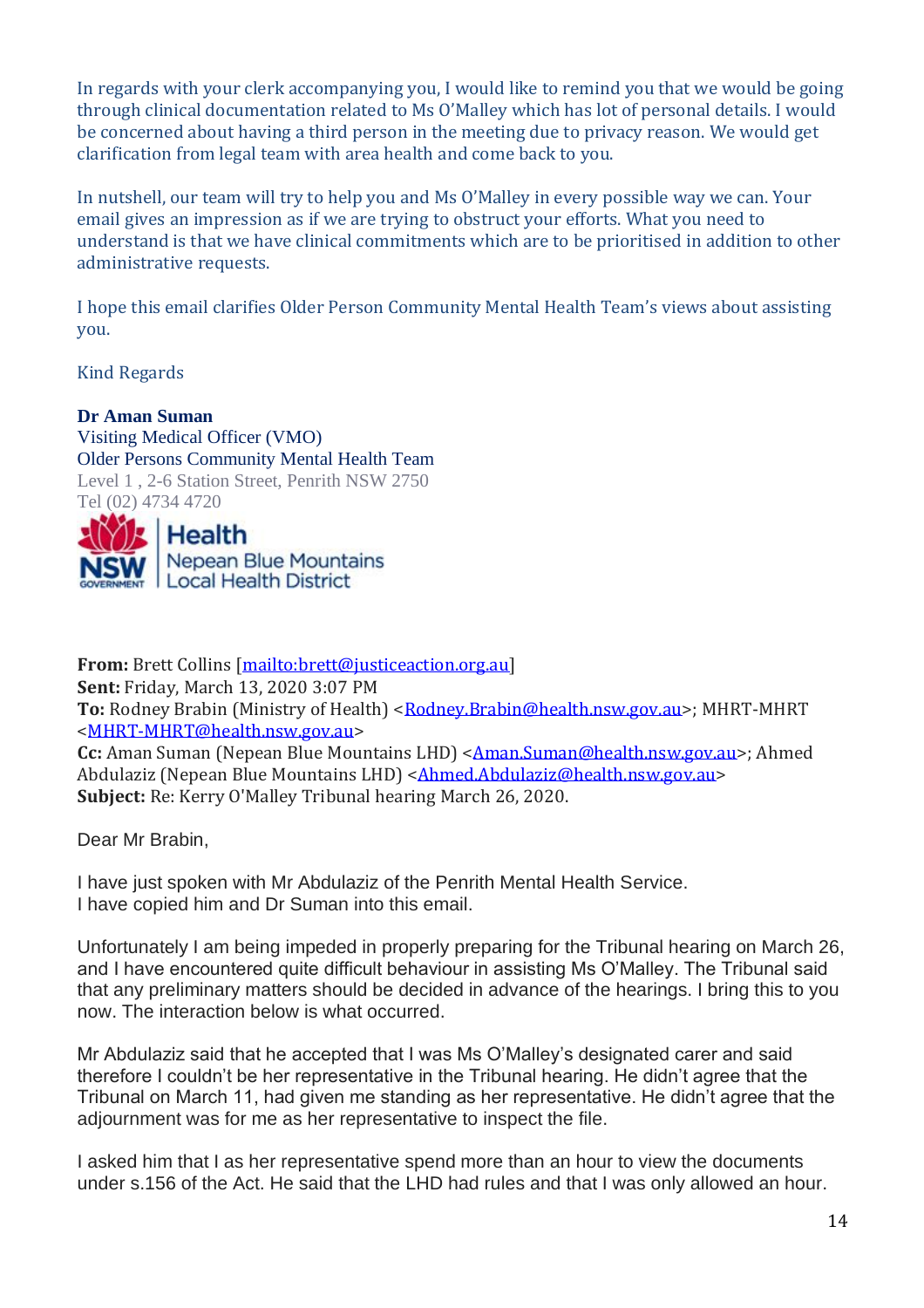I also asked to bring my clerk with me to assist with the assessment. He initially said that I couldn't bring her, but then said he would need to talk with his legal section.

My approach has been totally courteous and I had hoped additionally for a productive discussion with them about ways we could work together for Ms O'Malley's benefit. That was proposed underneath and ignored. We had hoped to incorporate their service into Kerry's Personal Management Plan.

Ms O'Malley feels really disappointed about the way she has been and is being treated, and the gross imposition upon her right to autonomy and right to support on her terms. She has never harmed herself or others. Justice Action agrees and has the right under s.162 to talk about it as has been granted on previous occasions.

We ask that you clarify our status and ensure that unreasonable restrictions on our rights under s.156 be not applied. If necessary we ask for a procedural hearing to decide the matter.

Kind regards,

Brett

**From:** "Ahmed Abdulaziz (Nepean Blue Mountains LHD)" [<Ahmed.Abdulaziz@health.nsw.gov.au>](mailto:Ahmed.Abdulaziz@health.nsw.gov.au) **Date:** Friday, 13 March 2020 at 2:10 pm **To:** Brett Collins < brett@justiceaction.org.au> **Cc:** Aman Suman [<Aman.Suman@health.nsw.gov.au>](mailto:Aman.Suman@health.nsw.gov.au) **Subject:** RE: Kerry O'Malley Tribunal hearing March 11, 2020.

Hi Brett,

As discussed on the phone today.

Another appointment has been set for you to come and view the documents as Kerry-Anne's Primary carer with Kerry-Anne' permission and presence. Time for viewing the documents is Wednesday the 18th March 2020 from 1530-1630. Also as discussed we are happy for you to attend on these dates with Kerry-Anne Present.

As stipulated by the tribunal on the 11th of March 2020 you are within your rights as her primary carer to act as her primary carer.

Regards,

Ahmed Abdulaziz (Nepean Blue Mountains LHD)

**From:** Brett Collins [\[mailto:brett@justiceaction.org.au\]](mailto:brett@justiceaction.org.au) **Sent:** Thursday, March 12, 2020 5:35 PM To: Ahmed Abdulaziz (Nepean Blue Mountains LHD) [<Ahmed.Abdulaziz@health.nsw.gov.au>](mailto:Ahmed.Abdulaziz@health.nsw.gov.au); Aman Suman (Nepean Blue Mountains LHD) < Aman. Suman@health.nsw.gov.au> Cc: Kerry O'Malley [<kerryomalley1952@gmail.com>](mailto:kerryomalley1952@gmail.com) **Subject:** Re: Kerry O'Malley Tribunal hearing March 11, 2020.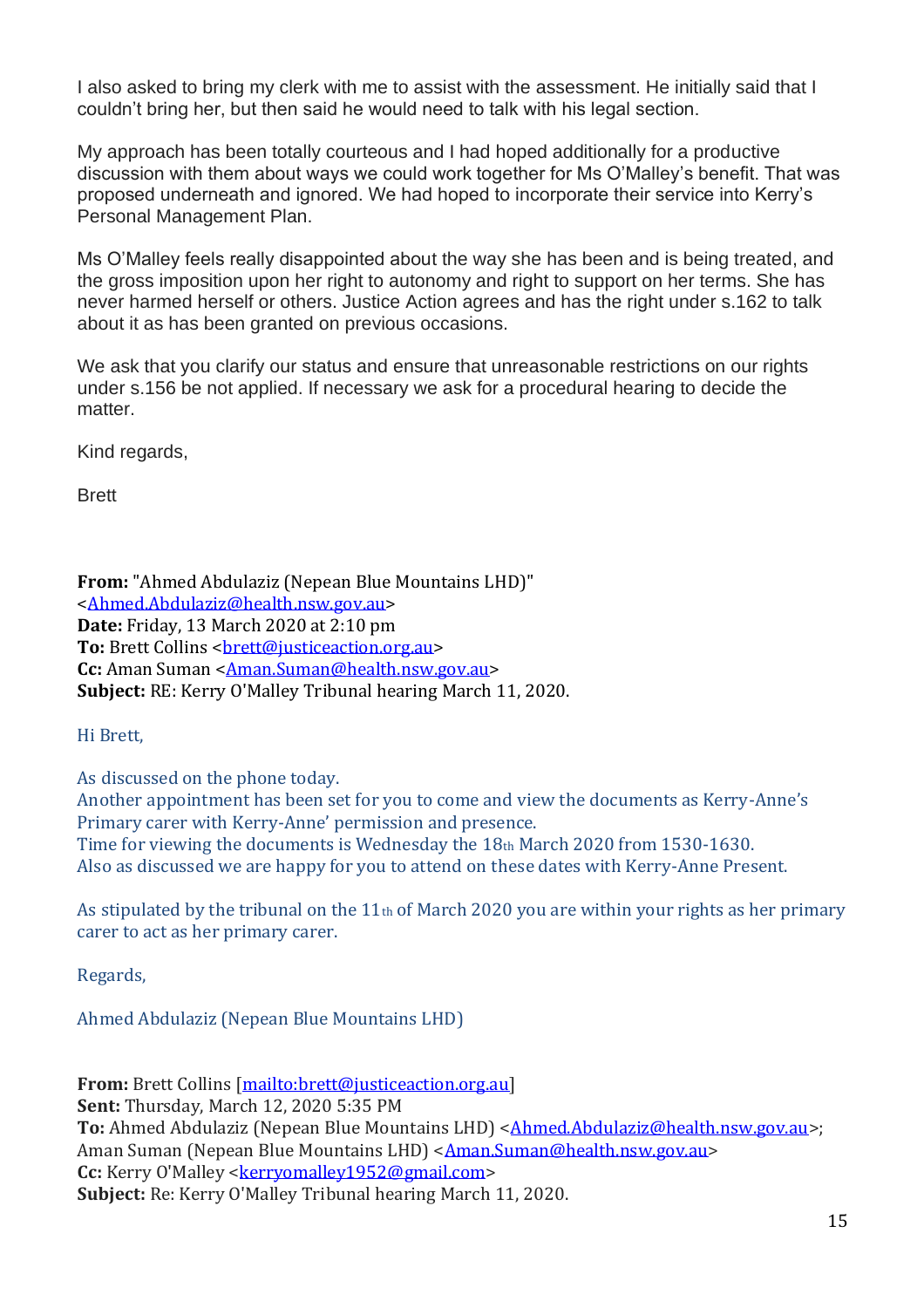Hi Ahmed and Aman,

I just left a message on your answer machine Ahmed.

I will need more time than an hour to properly examine the documents and will need my clerk to assist me.

Of course I will also need to discuss them with Ms O'Malley which will take some time too.

The Mental Health Act ensures that it is done properly as of course the Tribunal decided.

(2) A [representative](http://classic.austlii.edu.au/au/legis/nsw/consol_act/mha2007128/s96.html#representative) of a person having any matter before the [Tribunal](http://classic.austlii.edu.au/au/legis/nsw/consol_act/mha2007128/s4.html#tribunal) is entitled, at any time before or during the consideration of that matter by the [Tribunal,](http://classic.austlii.edu.au/au/legis/nsw/consol_act/mha2007128/s4.html#tribunal) to inspect or otherwise have access to any medical records in the possession of any person relating to the first mentioned person.

I would be pleased to visit on Monday at noon if you wouldn't mind putting the documents aside for that time. Would that suit you?

I note that you haven't mentioned meeting with me as I proposed.

Kind regards,

Brett

**From:** "Ahmed Abdulaziz (Nepean Blue Mountains LHD)" [<Ahmed.Abdulaziz@health.nsw.gov.au>](mailto:Ahmed.Abdulaziz@health.nsw.gov.au) **Date:** Thursday, 12 March 2020 at 4:47 pm To: Brett Collins < brett@justiceaction.org.au> **Cc:** Aman Suman [<Aman.Suman@health.nsw.gov.au>](mailto:Aman.Suman@health.nsw.gov.au) **Subject:** RE: Kerry O'Malley Tribunal hearing March 11, 2020.

Hi Brett,

I have spoken to Kerry Anne in the morning today appointment is tomorrow from 1430-1530. Only yourself as the Primary carer and Kerry-Anne will be allowed to view the documents and for no longer than 1 hour. Hope to see you then.

Kind regards,

Ahmed Abdulaziz (Nepean Blue Mountains LHD)

**From:** Brett Collins [\[mailto:brett@justiceaction.org.au\]](mailto:brett@justiceaction.org.au) **Sent:** Thursday, March 12, 2020 1:23 PM **To:** Ahmed Abdulaziz (Nepean Blue Mountains LHD) < Ahmed.Abdulaziz@health.nsw.gov.au>; Aman Suman (Nepean Blue Mountains LHD) < Aman. Suman@health.nsw.gov.au> **Subject:** Re: Kerry O'Malley Tribunal hearing March 11, 2020.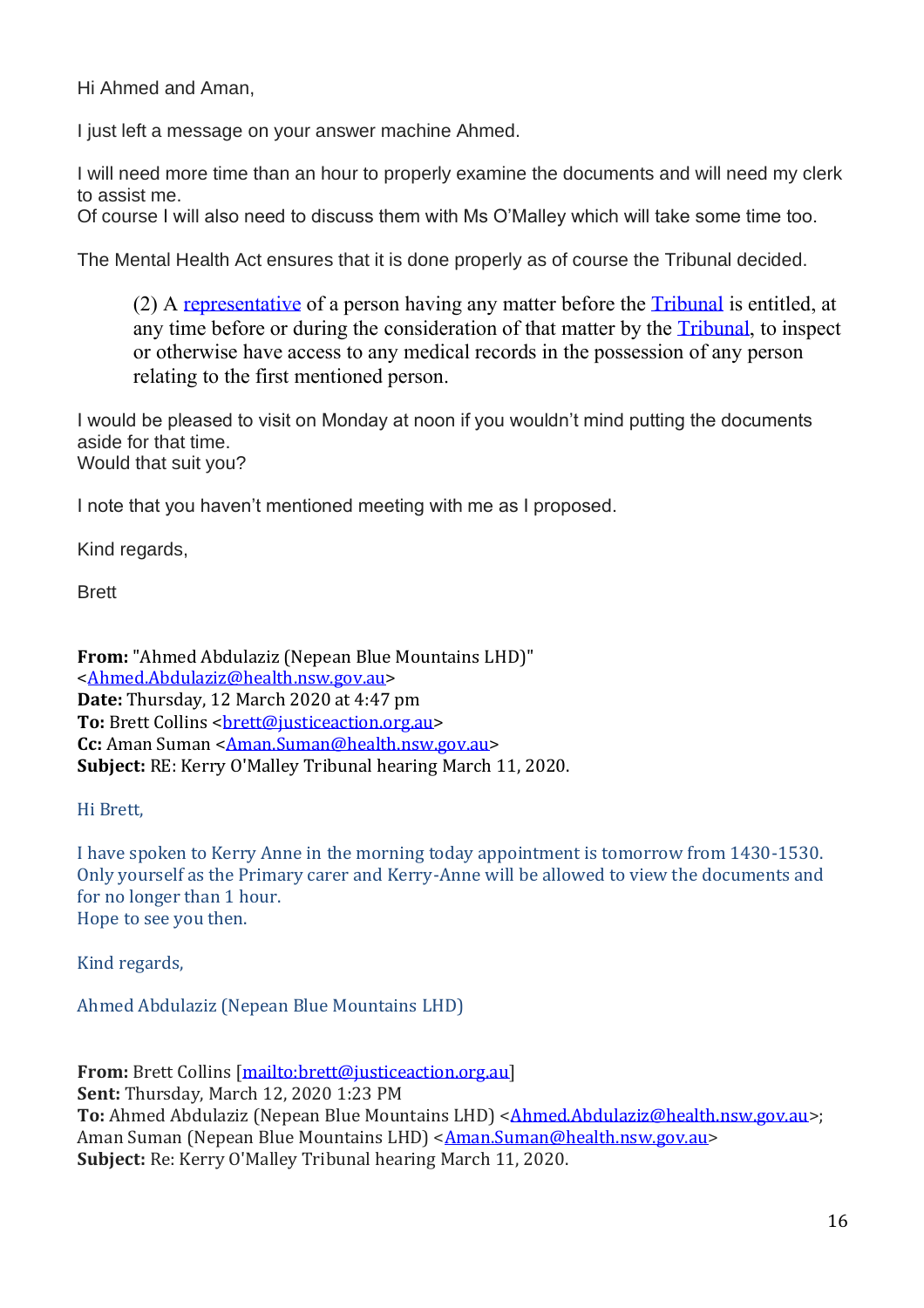Dear Dr Suman and Mr Abdulaziz,

I have just received notice of the next hearing for Ms O'Malley in two weeks time.

I wish to arrange a time to inspect the file referred to at the hearing yesterday. It will take several hours and I will be bringing an associate with me. I would like to do this very shortly and would be happy to talk with you also, as the Tribunal suggested yesterday.

It would provide an opportunity to work together for Ms O'Malley's benefit.

When would suit you?

Kind regards,

Brett

**From:** Brett Collins < brett@justiceaction.org.au> **Date:** Tuesday, 10 March 2020 at 1:49 pm To: "Ahmed Abdulaziz (Nepean Blue Mountains LHD)" < Ahmed.Abdulaziz@health.nsw.gov.au>, Aman Suman [<aman.suman@health.nsw.gov.au>](mailto:aman.suman@health.nsw.gov.au) **Subject:** Re: Kerry O'Malley Tribunal hearing March 11, 2020.

Dear Dr Suman and Mr Abdulaziz,

Dr Suman, you said that you would respond to my emails today, now that you have the designated carer authority form.

We haven't yet received the documents prepared by the treating team for the Tribunal at the hearing tomorrow.

Our documents for Ms O'Malley were sent last Friday and yesterday to you both. Also the Registrar of the Tribunal sent them to you this morning in the email below.

Would you send us your documents now please? We will need to take advice from people who won't be attending the hearing tomorrow, so do need them straight away.

Please acknowledge this email upon receipt.

Kind regards,

Brett

**From:** "Rodney Brabin (Ministry of Health)" [<Rodney.Brabin@health.nsw.gov.au>](mailto:Rodney.Brabin@health.nsw.gov.au) on behalf of MHRT-MHRT [<MHRT-MHRT@health.nsw.gov.au>](mailto:MHRT-MHRT@health.nsw.gov.au) **Date:** Tuesday, 10 March 2020 at 12:19 pm **To:** "Ahmed Abdulaziz (Nepean Blue Mountains LHD)" [<Ahmed.Abdulaziz@health.nsw.gov.au>](mailto:Ahmed.Abdulaziz@health.nsw.gov.au) **Cc:** Brett Collins < brett@justiceaction.org.au> **Subject:** FW: Kerry O'Malley Tribunal hearing March 11, 2020.

Dear Mr Abdulaziz,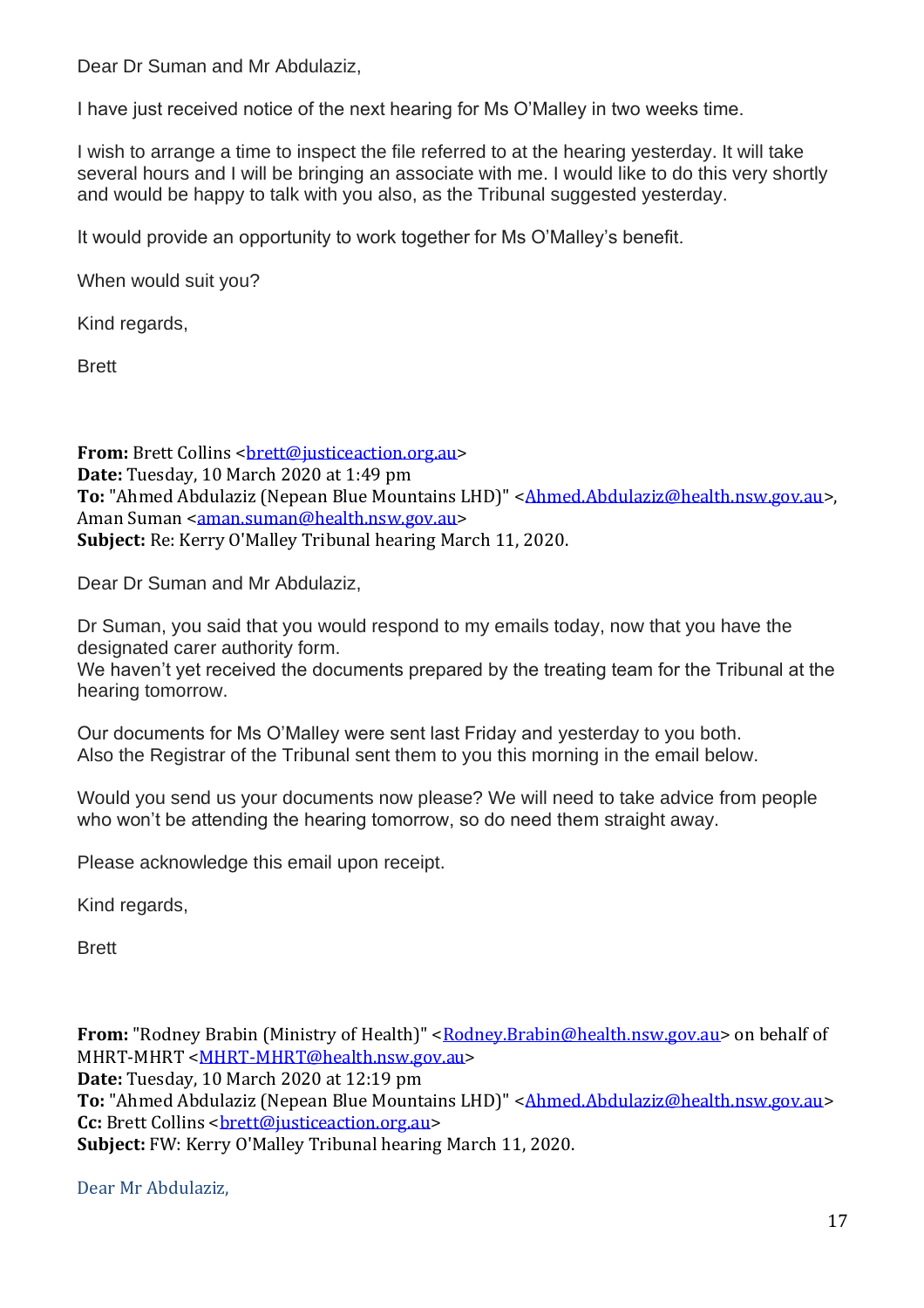For your information please see attached documents provided to the Tribunal in relation to Ms O'Malley's hearing tomorrow. In particular please note the Personal Management Plan proposed by Ms O'Malley and her carer/representative Brett Collins. It would be helpful if the treating team is able to respond to this plan at the hearing.

Regards

#### **Rodney Brabin**

Registrar | **Mental Health Review Tribunal** PO Box 247, Gladesville, New South Wales 1675 Tel (02) 9816 5955 | Fax (02) 8979 6811 | [rodney.brabin@health.nsw.gov.au](mailto:rodney.brabin@health.nsw.gov.au) [www.mhrt.nsw.gov.au](http://www.mhrt.nsw.gov.au/)





**From:** Brett Collins [\[mailto:brett@justiceaction.org.au\]](mailto:brett@justiceaction.org.au) **Sent:** Monday, 9 March 2020 4:50 PM **To:** MHRT-MHRT [<MHRT-MHRT@health.nsw.gov.au>](mailto:MHRT-MHRT@health.nsw.gov.au); MHRT-Civil [<MHRT-](mailto:MHRT-Civil@health.nsw.gov.au)[Civil@health.nsw.gov.au>](mailto:MHRT-Civil@health.nsw.gov.au) **Cc:** Kerry O'Malley [<kerryomalley1952@gmail.com>](mailto:kerryomalley1952@gmail.com); Ja Team <iusticeaction.team@gmail.com>; Loretta Picone [<lpicone01@gmail.com>](mailto:lpicone01@gmail.com); Aman Suman (Nepean Blue Mountains LHD) [<Aman.Suman@health.nsw.gov.au>](mailto:Aman.Suman@health.nsw.gov.au) **Subject:** Kerry O'Malley Tribunal hearing March 11, 2020.

Dear Mental Health Review Tribunal,

We attach documents to be tendered to the Tribunal for the hearing on Wednesday March 11, at 11am of Kerry-Anne O'Malley.

I am her designated carer. I was given permission on the last occasion on December 17, 2019 and on several previous occasions to represent Ms O'Malley.

Please see attached form and Proposed Personal Management Plan which have been sent to the Case Manager and treating psychiatrist.

I also attach a report by Dr Yola Lucire and another report by Ms Lesley Rowe prepared on the 2017 occasion.

I ask that those documents be all received for the Tribunal hearing.

I will be at Gladesville for the occasion with my associate.

Please acknowledge upon receipt.